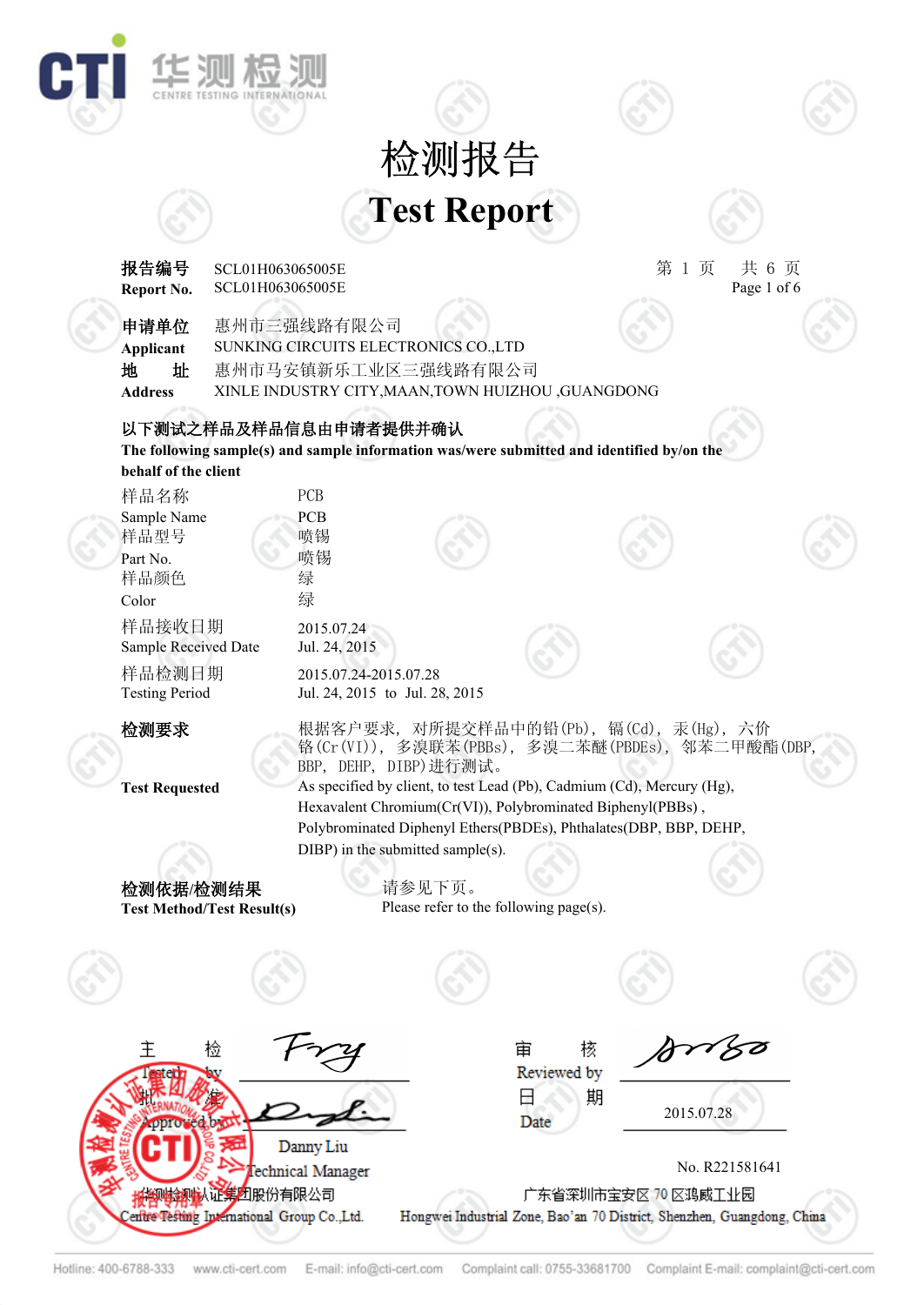## **Test Report** 检测报告

#### **Report No. 报告编号** SCL01H063065005E 第 2 页 共 6 页 SCL01H063065005E  $T_{\text{eff}}$   $T_{\text{eff}}$   $T_{\text{eff}}$   $T_{\text{eff}}$   $T_{\text{eff}}$   $T_{\text{eff}}$   $T_{\text{eff}}$   $T_{\text{eff}}$   $T_{\text{eff}}$   $T_{\text{eff}}$   $T_{\text{eff}}$   $T_{\text{eff}}$   $T_{\text{eff}}$   $T_{\text{eff}}$   $T_{\text{eff}}$   $T_{\text{eff}}$   $T_{\text{eff}}$   $T_{\text{eff}}$   $T_{\text{eff}}$   $T_{\text{eff}}$   $T_{\text{eff}}$   $T_{\text{eff}}$

**THE SUN THE SUN** 

C

 $\# 6 \nexists \nspace 2 of 6$ 

| 检测依据 Test Method                                                    |                                                 |                                  |
|---------------------------------------------------------------------|-------------------------------------------------|----------------------------------|
| 测试项目<br>Test Item(s)                                                | 测试方法<br><b>Test Method</b>                      | 测试仪器<br>Measured<br>Equipment(s) |
| 铅(Pb) Lead (Pb)                                                     | IEC 62321-5:2013 Ed.1.0                         | <b>ICP-OES</b>                   |
| 镉 $(Cd)$ Cadmium $(Cd)$                                             | IEC 62321-5:2013 Ed.1.0                         | <b>ICP-OES</b>                   |
| $\bar{\mathcal{F}}$ (Hg) Mercury (Hg)                               | IEC 62321-4:2013 Ed.1.0                         | <b>ICP-OES</b>                   |
| 六价铬(Cr(VI)) Hexavalent<br>Chromium(Cr(VI))                          | IEC 62321:2008 Ed.1 Annex C                     | UV-Vis                           |
| 多溴联苯(PBBs) Polybrominated<br>Biphenyl(PBBs)                         | IEC 62321:2008 Ed.1 Annex A                     | GC-MS                            |
| 多溴二苯醚(PBDEs) Polybrominated<br>Diphenyl Ethers(PBDEs)               | IEC 62321:2008 Ed.1 Annex A                     | GC-MS                            |
| 邻苯二甲酸酯(DBP, BBP, DEHP,<br>DIBP) Phthalates(DBP, BBP, DEHP,<br>DIBP) | 参考EN 14372:2004(E)<br>Refer to EN 14372:2004(E) | GC-MS                            |

## 检测结果 **Test Result(s)**

| 测试项目 Test Item(s)                        | 结果 Result | 方法检出限 MDL                       |
|------------------------------------------|-----------|---------------------------------|
| $\mathbb{H}(\mathrm{Pb})$ Lead (Pb)      | N.D.      | $2 \frac{\text{mg}}{\text{kg}}$ |
| 镉(Cd) Cadmium (Cd)                       | N.D.      | $2 \text{ mg/kg}$               |
| 汞(Hg) Mercury (Hg)                       | N.D.      | $2 \text{ mg/kg}$               |
| 六价铬(Cr(VI)) Hexavalent Chromium (Cr(VI)) | N.D.      | $2 \frac{\text{mg}}{\text{kg}}$ |
| 测试项目 Test Item(s)                        | 结果 Result | 方法检出限 MDL                       |
| 多溴联苯(PBBs) Polybrominated Biphenyl(PBBs) |           |                                 |
| ·溴联苯 Monobromobiphenyl                   | N.D.      | $5 \text{ mg/kg}$               |
| .溴联苯 Dibromobiphenyl                     | N.D.      | $5 \text{ mg/kg}$               |
| 三溴联苯 Tribromobiphenyl                    | N.D.      | 5 mg/kg                         |
| 四溴联苯 Tetrabromobiphenyl                  | N.D.      | $5 \text{ mg/kg}$               |
| 五溴联苯 Pentabromobiphenyl                  | N.D.      | $5 \text{ mg/kg}$               |
| 六溴联苯 Hexabromobiphenyl                   | N.D.      | 5 mg/kg                         |
| 七溴联苯 Heptabromobiphenyl                  | N.D.      | 5 mg/kg                         |
| 八溴联苯 Octabromobiphenyl                   | N.D.      | 5 mg/kg                         |
| 九溴联苯 Nonabromobiphenyl                   | N.D.      | 5 mg/kg                         |
| 十溴联苯 Decabromobiphenyl                   | N.D.      | 5 mg/kg                         |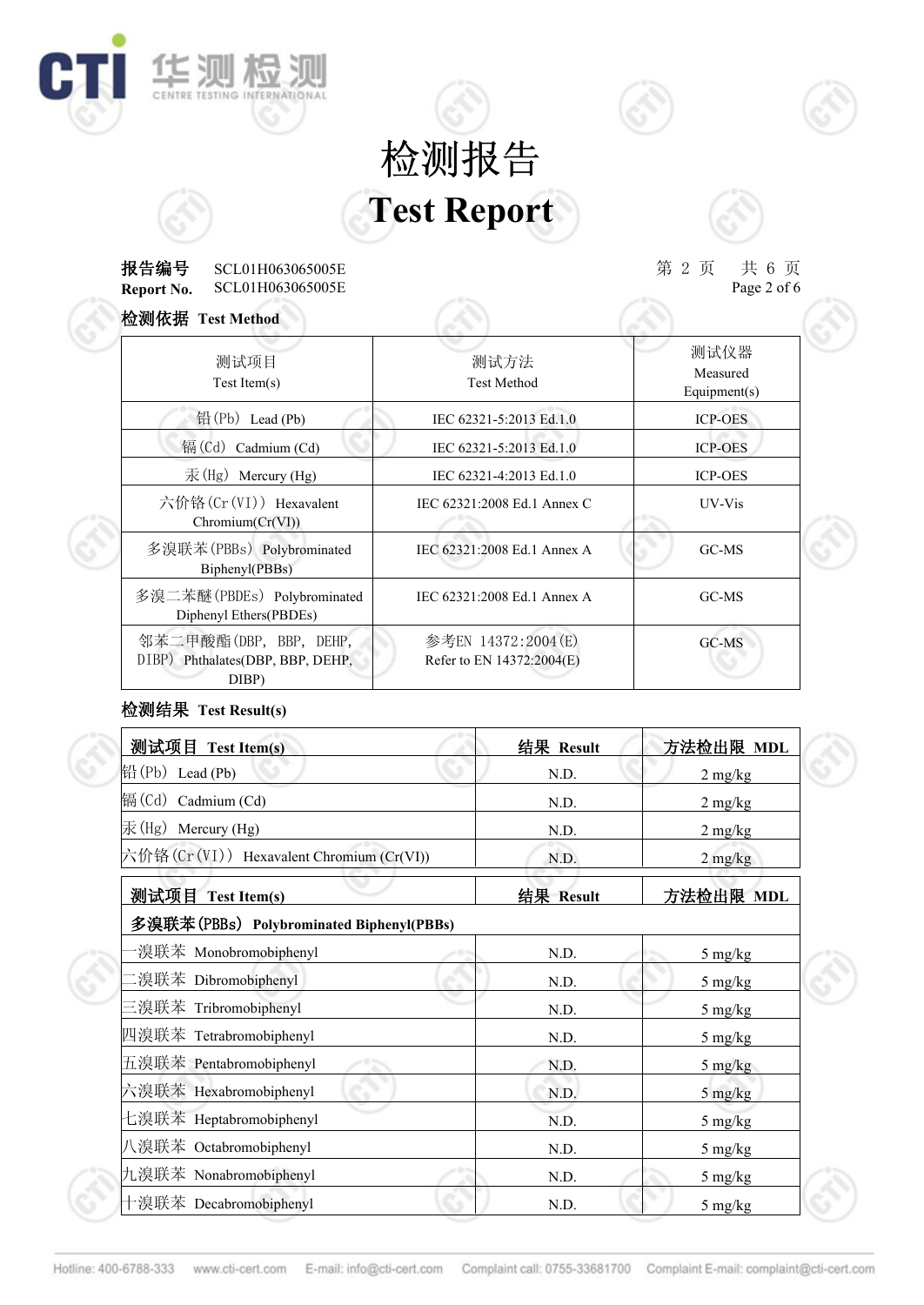# **Test Report** 检测报告



# **报告编号** SCL01H063065005E 第 3 页 共 6 页

| SCL01H063065005E<br>Report No.                                         |                 | Page 3 of 6                     |
|------------------------------------------------------------------------|-----------------|---------------------------------|
| 测试项目 Test Item(s)                                                      | 结果 Result       | 方法检出限 MDL                       |
| 多溴二苯醚(PBDEs) Polybrominated Diphenyl Ethers(PBDEs)                     |                 |                                 |
| ·溴二苯醚 Monobromodiphenyl ether                                          | N.D.            | $5 \text{ mg/kg}$               |
| .溴二苯醚 Dibromodiphenyl ether                                            | N.D.            | 5 mg/kg                         |
| 三溴二苯醚 Tribromodiphenyl ether                                           | N.D.            | 5 mg/kg                         |
| 四溴二苯醚 Tetrabromodiphenyl ether                                         | N.D.            | $5 \frac{\text{mg}}{\text{kg}}$ |
| 五溴二苯醚 Pentabromodiphenyl ether                                         | N.D.            | $5 \frac{\text{mg}}{\text{kg}}$ |
| 六溴二苯醚 Hexabromodiphenyl ether                                          | N.D.<br>- 0     | $5 \frac{\text{mg}}{\text{kg}}$ |
| 七溴二苯醚 Heptabromodiphenyl ether                                         | N.D.            | $5 \text{ mg/kg}$               |
| 八溴二苯醚 Octabromodiphenyl ether                                          | N.D.            | $5 \frac{\text{mg}}{\text{kg}}$ |
| 九溴二苯醚 Nonabromodiphenyl ether                                          | N.D.            | $5 \frac{\text{mg}}{\text{kg}}$ |
| 十溴二苯醚 Decabromodiphenyl ether                                          | N.D.            | $5 \frac{\text{mg}}{\text{kg}}$ |
| 测试项目 Tested Item(s)                                                    | 结果 Result       | 方法检出限 MDL                       |
| 邻苯二甲酸酯 Phthalates                                                      |                 |                                 |
| 邻苯二甲酸二正丁酯(DBP) Dibutyl<br>phthalate(DBP) CAS#:84-74-2                  | N.D.            | $50$ mg/kg                      |
| 邻苯二甲酸丁基苄酯(BBP) Butylbenzyl<br>phthalate(BBP) CAS#:85-68-7              | N.D.            | $50 \text{ mg/kg}$              |
| 邻苯二甲酸二(2-乙基已基)酯(DEHP)<br>Di-2-ethylhexyl phthalate(DEHP) CAS#:117-81-7 | N.D.<br>$-0.55$ | $50$ mg/kg                      |
| 邻苯二甲酸二异丁酯(DIBP) Diisobutyl<br>phthalate(DIBP) CAS#:84-69-5             | N.D.            | $50$ mg/kg                      |

### **测试样品/部位描述 PCB**(整体测试)

华测

**Tested Sample/Part Description** PCB(Tested as a whole)

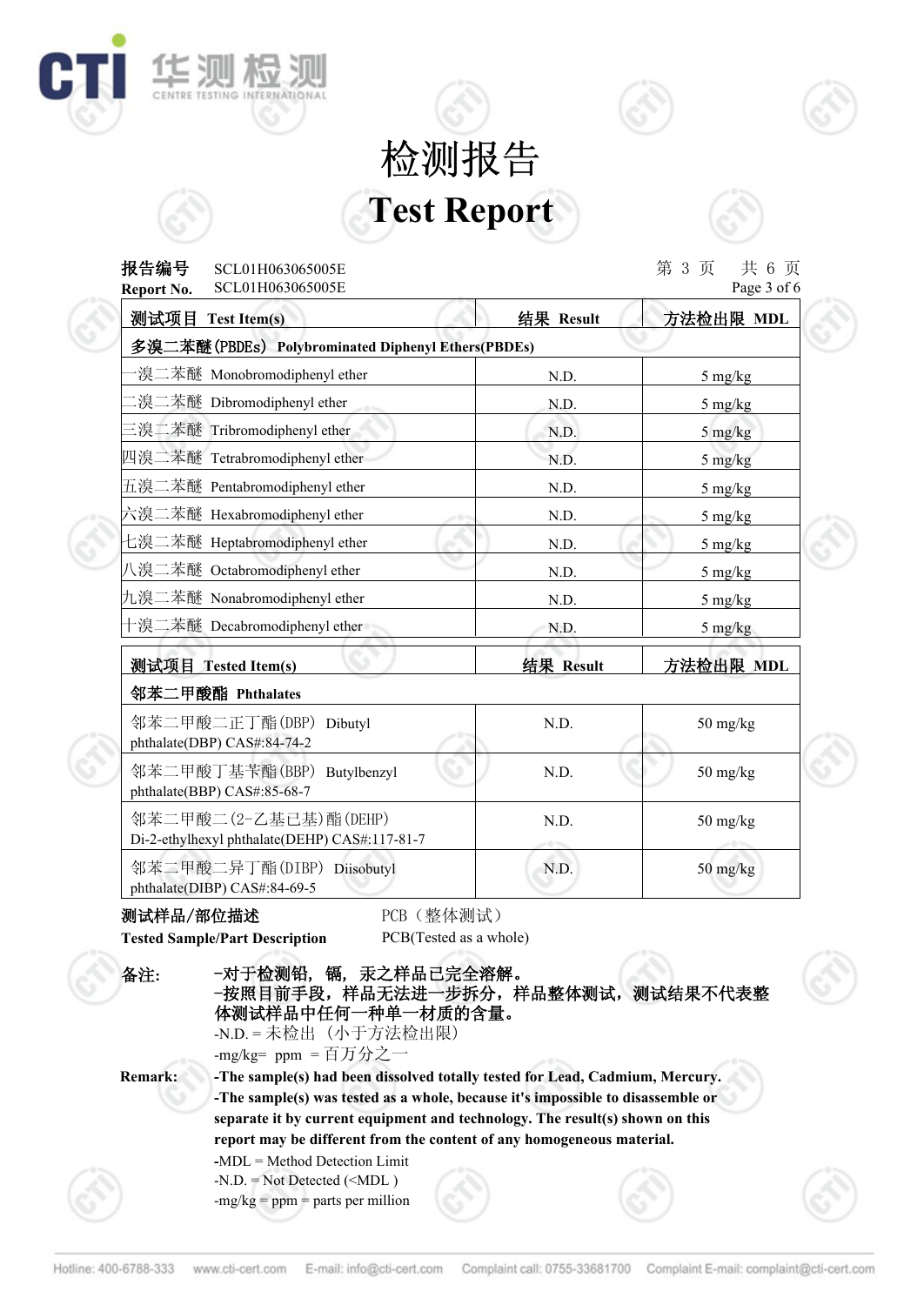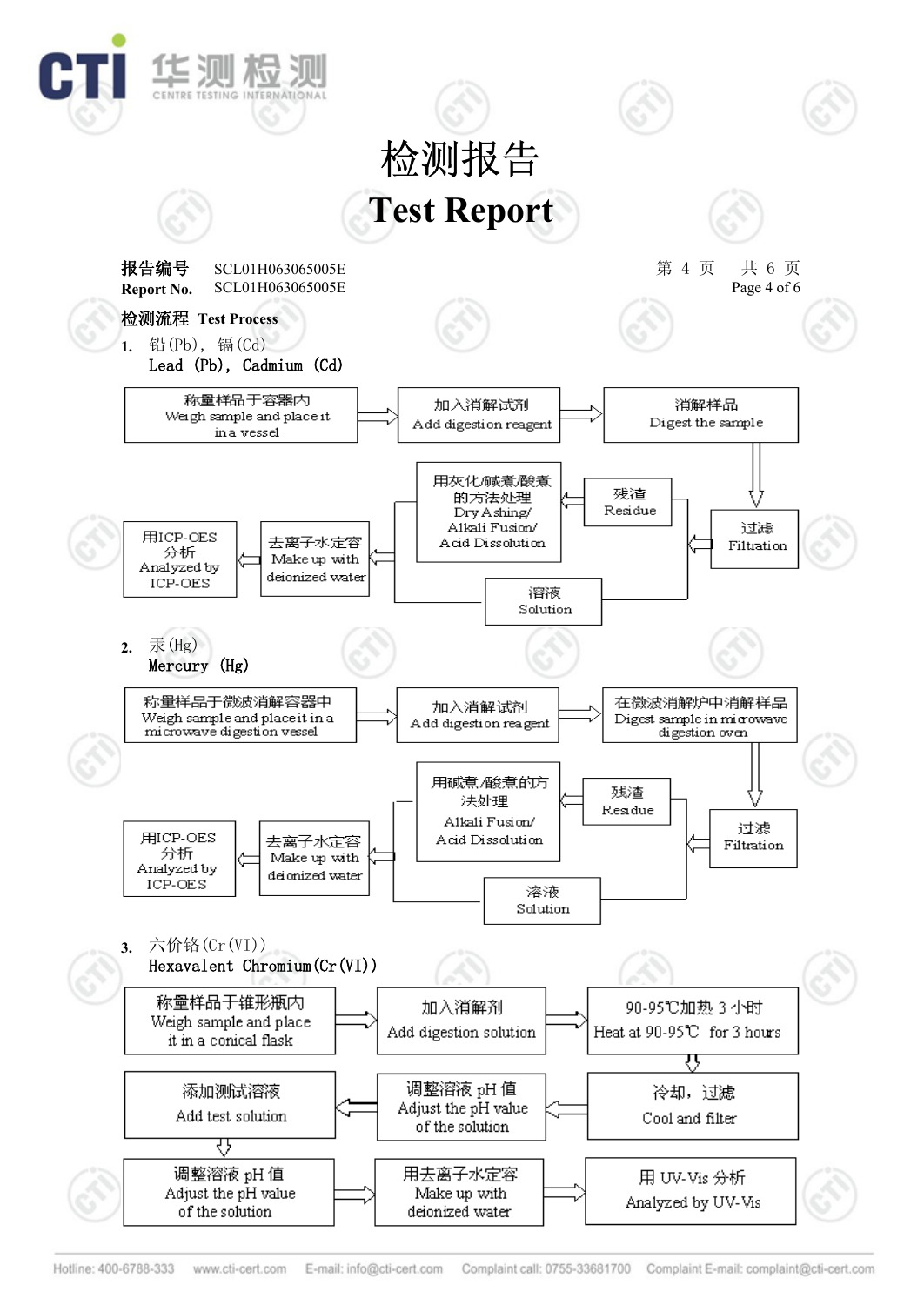